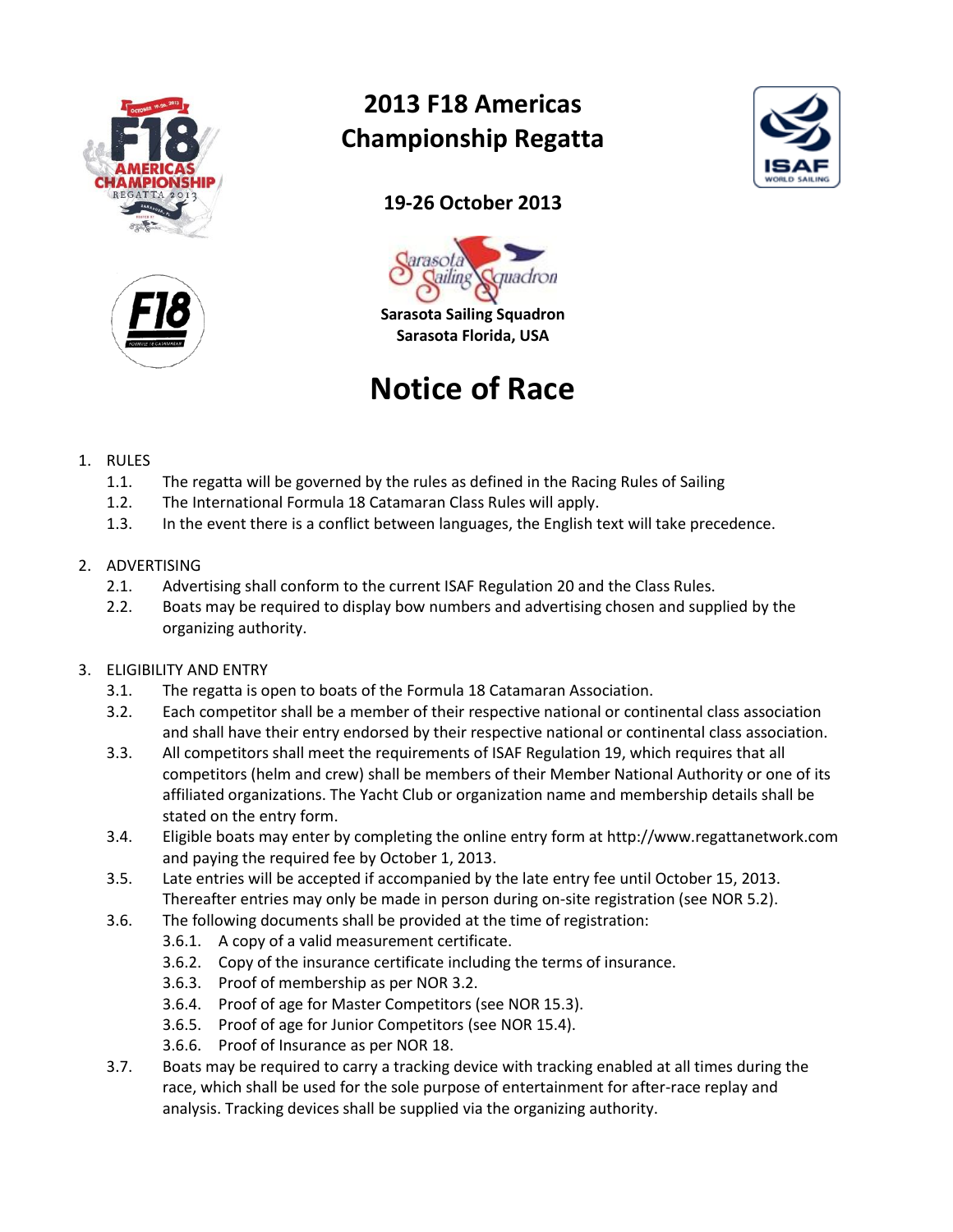3.8. Only boats having completed all registration requirements will be allowed to compete.

#### 4. FEES

- 4.1. The entry fee shall be US\$350.00 per boat.
- 4.2. Late entries received after October 1, 2013 will be charged US\$450 per boat.
- 4.3. If an entry is cancelled by the competitor, the entry fee will be refunded as follows:

| Cancellation date                   | Entry fee refund |
|-------------------------------------|------------------|
| Until September 15th                | 100% less US\$10 |
| From September 15th to October 15th | 50% less US\$10  |
| After October 15th                  | 0%               |

## 5. SCHEDULE

5.1. Shipping

| <b>Shipping</b> |        |                              |
|-----------------|--------|------------------------------|
| 2 September     | Monday | Containers can arrive at SSS |
| 27 October      | Sunday | Pack Containers for shipping |

## 5.2. Registration

| Registration |          |                   |
|--------------|----------|-------------------|
| 19 October   | Saturday | From 0900 To 1700 |
| 20 October   | Sunday   | From 0900 To 1700 |
| 21 October   | Monday   | From 0900 To 1500 |

#### 5.3. Measurement and Inspection

| Measurement and Inspection |          |                   |  |
|----------------------------|----------|-------------------|--|
| 18 October                 | Friday   | From 0900 To 1700 |  |
| 19 October                 | Saturday | From 0900 To 1700 |  |
| 20 October                 | Sunday   | From 0900 To 1700 |  |
| 21 October                 | Monday   | From 0900 To 1200 |  |

## 5.4. Social Schedule

| <b>Preliminary Social Schedule</b> |           |      |                                           |
|------------------------------------|-----------|------|-------------------------------------------|
| 19 October                         | Saturday  |      |                                           |
| 20 October                         | Sunday    |      |                                           |
| 21 October                         | Monday    | 1800 | Opening ceremony and competitors' meeting |
| 22 October                         | Tuesday   |      |                                           |
| 23 October                         | Wednesday |      |                                           |
| 24 October                         | Thursday  |      |                                           |
| 25 October                         | Friday    |      |                                           |
| 26 October                         | Saturday  | 1630 | Closing ceremony and prize giving dinner  |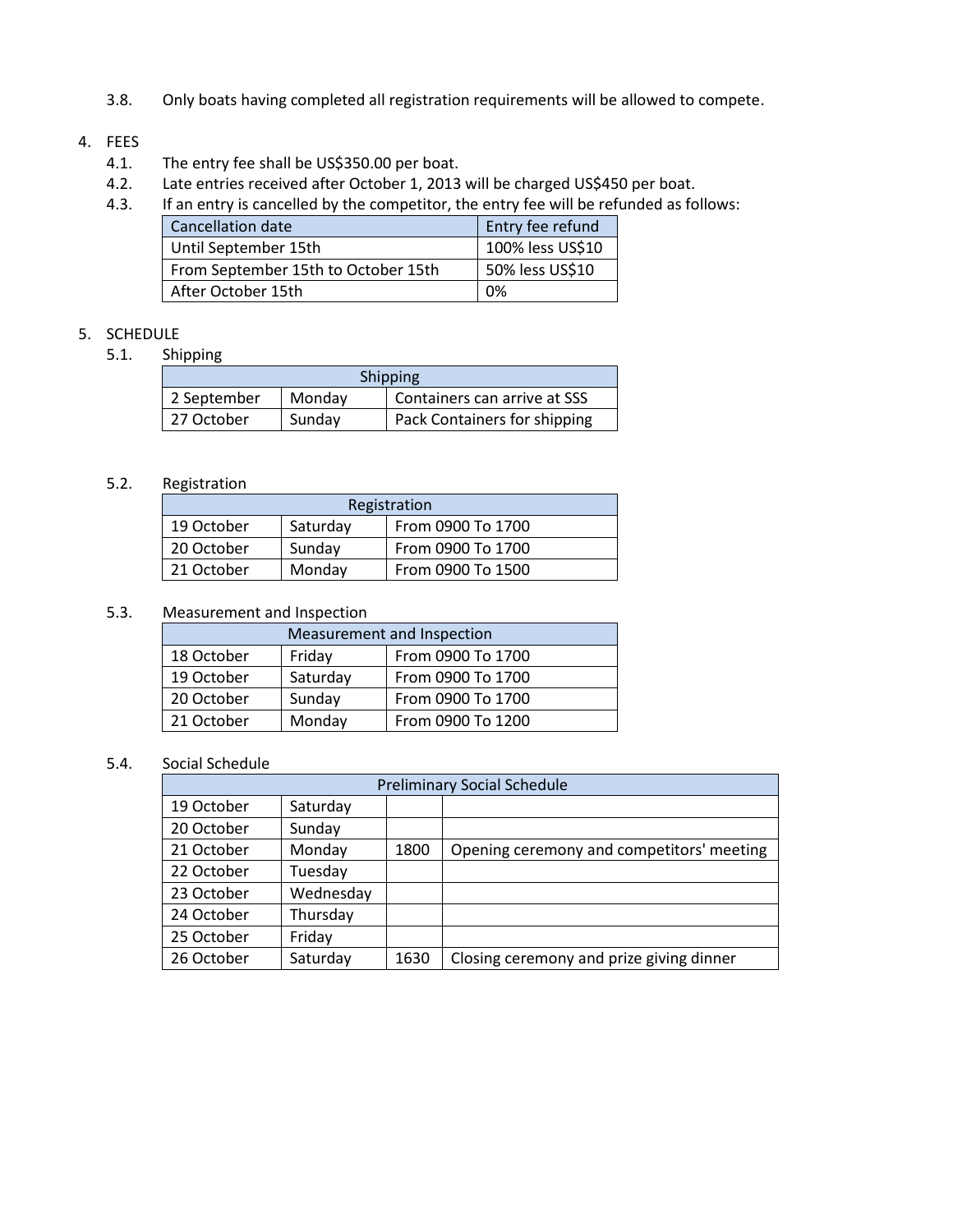#### 5.5. Dates of Racing

| Dates of Racing |           |      |                                    |
|-----------------|-----------|------|------------------------------------|
| 21 October      | Monday    | 1455 | <b>Practice Races</b>              |
| 22 October      | Tuesday   | 1155 | Warning signal first race of Day 1 |
| 23 October      | Wednesday | 1155 | Warning signal first race of Day 2 |
| 24 October      | Thursday  | 1155 | Warning signal first race of Day 3 |
| 25 October      | Friday    | 1155 | Warning signal first race of Day 4 |
| 26 October      | Saturday  | 0955 | Warning signal first race of Day 5 |

- 5.5.1. A maximum of 15 races are scheduled.
- 5.5.2. A maximum of four (4) races or two (2) long distance races per day.

#### 6. MEASUREMENT

- 6.1. Each boat shall hold a valid measurement certificate and present it at time of Registration.
- 6.2. A limited number of fundamental measurements may be available on an appointment basis only.
- 6.3. Sails shall have the full sail number and national letters in accordance with the Class Rules and Appendix G.
- 6.4. Additional measurement checks may be conducted during the regatta at the discretion of the Organizing Authority.
- 6.5. Following each day's racing one or more boats may be inspected for compliance with class rules.

#### 7. SAILING INSTRUCTIONS

- 7.1. Final Sailing Instructions will be available at Registration.
- 7.2. Preliminary Sailing Instructions will be available on the event website [\(www.2013F18Americas.com\)](http://www.2013f18americas.com/) on or before 15 September 2013.

#### 8. VENUE

Races will be held in the waters of Sarasota Bay and the Gulf of Mexico.

#### 9. THE COURSES

- 9.1. A windward-leeward course will be used.
- 9.2. Long distance race (10 or more nautical miles) of windward leeward configuration.

#### 10. PENALTY SYSTEM

- 10.1. Rule 44.1 is changed so that the Two-Turns Penalty is replaced by the One-Turn Penalty.
- 10.2. Decisions of the International Jury will be final as provided in rule 70.5.

#### 11. INTERNATIONAL JURY

An International Jury will be appointed in accordance with RRS 91(b).

#### 12. SCORING

- 12.1. Three (3) races are required to be completed to constitute a series.
- 12.2. When fewer than 5 races have been completed, a boat's series score will be the total of her race scores.
- 12.3. When from 5 to 10 races have been completed, a boat's series score will be the total of her race scores excluding her worst score.
- 12.4. When 11 or more races have been completed, a boat's series score will be the total of her race scores excluding her two worst score.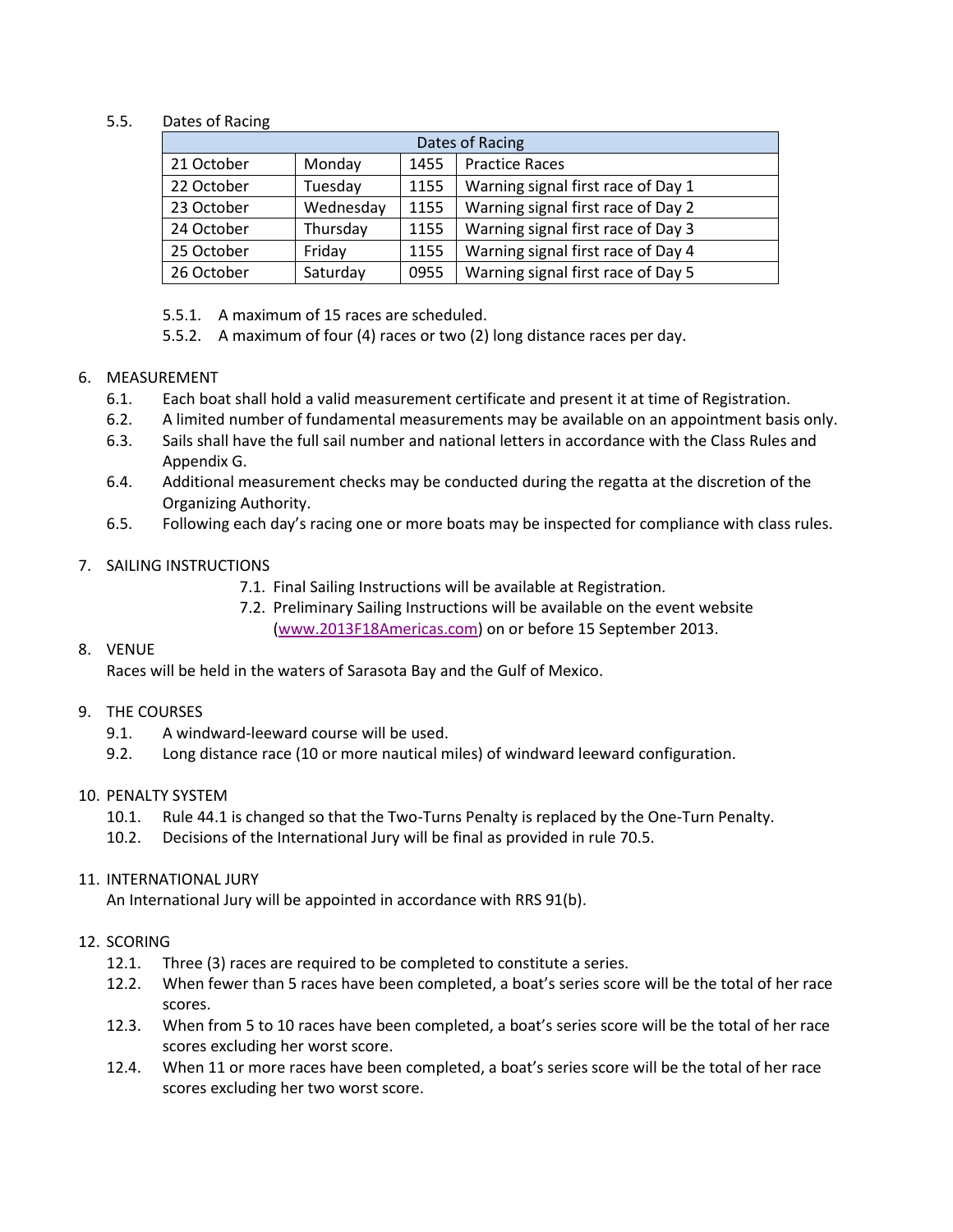#### 13. SUPPORT/COACH/SPECTATOR BOATS

- 13.1. Support/coach/spectator boats shall register with the Race Office during the registration period.
- 13.2. The fee for support boat registration shall be US\$50 which includes mooring/dockage.
- 13.3. A unique registration number will be assigned to each support boat. The registration number shall be visible at all times while on the water.
- 13.4. Support boats shall display their national letters on a flag or outboard covers.
- 13.5. Rules governing the conduct of support/coach/spectator boats will be in the Sailing Instructions.

#### 14. BERTHING

Boats shall be stored overnight on the grounds of the Sarasota Sailing Squadron. Security will be provided during the regatta. No boat may be stored overnight outside of the grounds of Sarasota Sailing Squadron without prior permission of the Regatta Chair.

#### 15. RADIO COMMUNICATIONS

Except in an emergency, a boat shall neither make radio transmissions while racing nor receive radio communications not available to all boats. This restriction also applies to mobile telephones.

#### 16. PRIZES

Prizes will be given as follows:

- 16.1. The 2013 Formula 18 Americas Champion will be awarded to the winner.
- 16.2. The 2013 US F18 Nationals Champion will be awarded to the top finishing US entry.
- 16.3. The 2013 Formula 18 Americas Masters Champion will be awarded to an entry where the sum of the helm's age plus the crew's age shall be greater than or equal to 85 on the first day of the event.
- 16.4. The 2013 Formula 18 Americas Juniors Champion will be awarded to an entry with both helm and crew aged 23 or younger on the first day of the event
- 16.5. Overall Prizes will be awarded subject to the number of entries; two divisions may be established (at the discretion of the Organizing Authority) if there are 80 or more entries, then prizes will be awarded in each division.
- 16.6. Other spot prizes may be awarded by the Organizing Authority.

## 17. RIGHT TO USE NAME AND LIKENESS

By participating in the 2013 Formula 18 Americas Championship Regatta, a competitor automatically grants to the organizers and its sponsors the right in perpetuity to make, use and show, from time to time at their discretion, any motion pictures and live, taped or filmed television and other reproductions of him or her during the period of the competition without compensation.

#### 18. DISCLAIMER OF LIABILITY

Competitors participate in the regatta entirely at their own risk. See rule 4, Decision to Race. The organizing authority will not accept any liability for material damage or personal injury or death sustained in conjunction with or prior to, during, or after the regatta.

#### 19. INSURANCE

Each participating boat shall be insured with valid third-party liability insurance with minimum coverage of US\$100,000.00 per event or the equivalent. Each boat shall have proof of insurance coverage and present it at time of Registration.